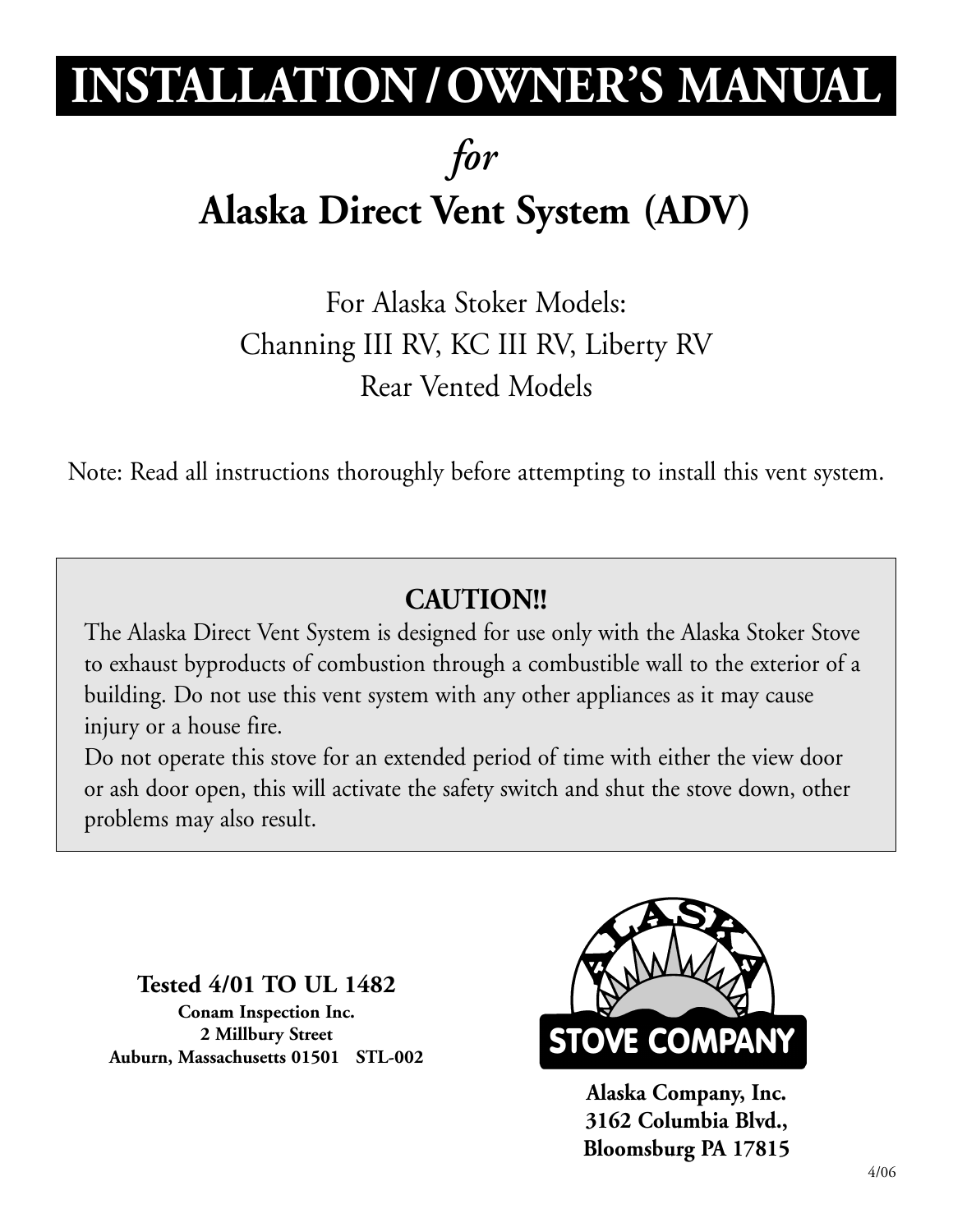## **PLANNING THE VENT SYSTEM**

- A. The exit termination of a mechanical draft system must not be less than 7' above grade when located adjacent to a public walkway.
- B. The vent termination of a Direct Vent or sealed combustion appliance with an input of 50,000 BTU's per hour or less must be located at least 9" from any opening through which vented gases could enter the building. With an input over 50,000 BTU's per hour, a 1' termination clearance is required. Another term for direct vent is sealed combustion.
- C. The venting system of a Direct Vent must exhaust at least 4' below any door or window or gravity air inlet into the building.
- D. The bottom of the vent terminal must be located at least 12" above finished grade.
- E. A venting system must terminate at least 3' above any forced air inlet located within 10'.
- F. The vent termination point must not be installed closer than 3' from an inside corner of an L-shaped structure.
- G. The venter termination should not be mounted directly above or within 3' horizontally from an oil tank vent or gas meter.

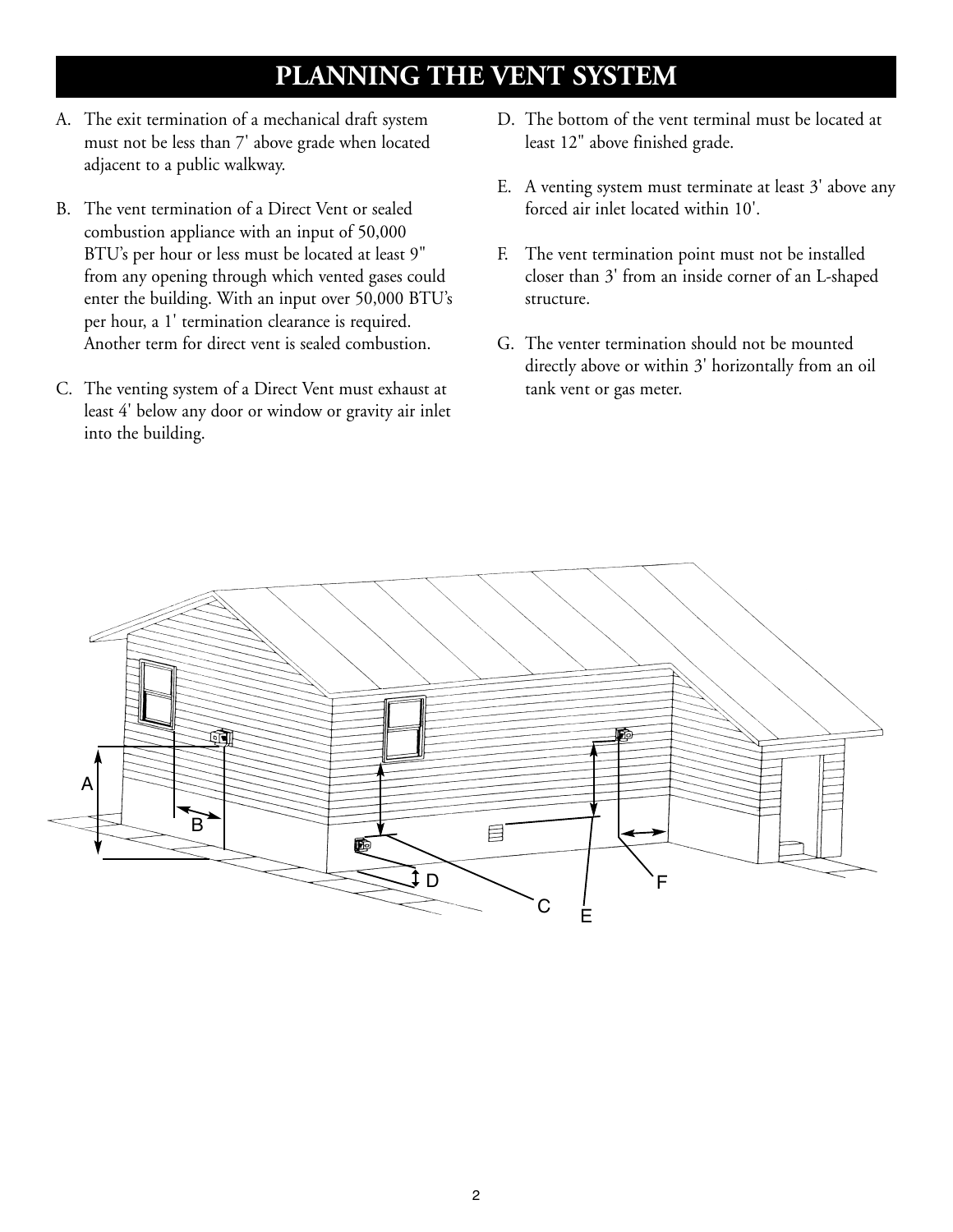## **INSTALLING THE ALASKA DIRECT VENT SYSTEM**

**Caution:** Before installing your stove and vent system, check all clearances and local codes. Take time to familiarize yourself with the stove and components. See stove manual for stove specifications.

**Step 1:** Assemble stove according to stove manual. Mount ADV Vent Housing on stove body as follows: Locate ADV Vent Housing, slide 6" pipe of vent housing over 6" pipe on bottom back of stove, then tighten the 2 bolts firmly.

**Step 2:** Place the 4"x24" pipe into the 4" hole of ADV Vent Housing. Position stove in desired location with pipe against wall where hole is to be cut for exhaust. Put a mark on wall around pipe, move stove. Find center of mark on wall cut an 8"x8" hole through wall centered with mark. *(Note: hole can be round)*

**Step 3:** Locate side wall vent hood and components. Insert vent hood through wall from outside, centering 6" tube in hole. Attach with four screws and then seal vent hood against house with caulking. **Note:** 6" outer tube of vent hood must extend through finished wall. To extend tube, cut a 6" piece of stove pipe to length, insert and attach with screws. Slide a trim ring over 6" tube of vent hood, attach to finished wall with screws. Position stove and cut 4" tube to length, attach to vent hood and stove with screws. Seal all seams with high-temperature silicone *(Be sure to allow at least 2" of space between back of hopper and flammable surface!).* Silicone around outside edge of crimp on 4" tube and attach with three screws to vent hood.

#### **CAUTION: Make sure all joints are sealed with high-temperature silicone, and attached with screws!!**

#### **ADV PARTS**

- 1 ADV Vent Housing With Motor
- 1 Side Wall Vent Hood
- 1 ADV Manual
- 1 4" x 24" piece pipe
- 1 Fume Switch
- 1 Cleaning Brush

**Step 4:** Cord Connection

A) Plug 5' male cord from feed system into female cord from fume switch.

B) Plug male cord from fume switch into wall outlet. C) Plug male cord from ADV into triple plug on feed system of stove.

D) Plug male cord from blower rheostat into remaining female end of triple plug *(see stove manual for information on rheostats).*

**Note:** If feed system does not operate, first check reset on fume switch, *(located on back center of switch),* using eraser on pencil, insert into hole and reset switch, *(switch must be cool to reset).*

#### **CAUTION: Always make sure vent system is plugged in and operates before starting fire!**

#### **Important! Draft Adjustment**

Make sure vent system is operating. Light stove according to stove manual. Remove Allen screw located at top side of stove. Insert draft meter into hole. Draft reading should read .03 to .04 in/w.c. *(See your dealer for information on draft meters).*

**CAUTION! Always check draft reading. The length and configuration of vent pipe will vary draft reading.**